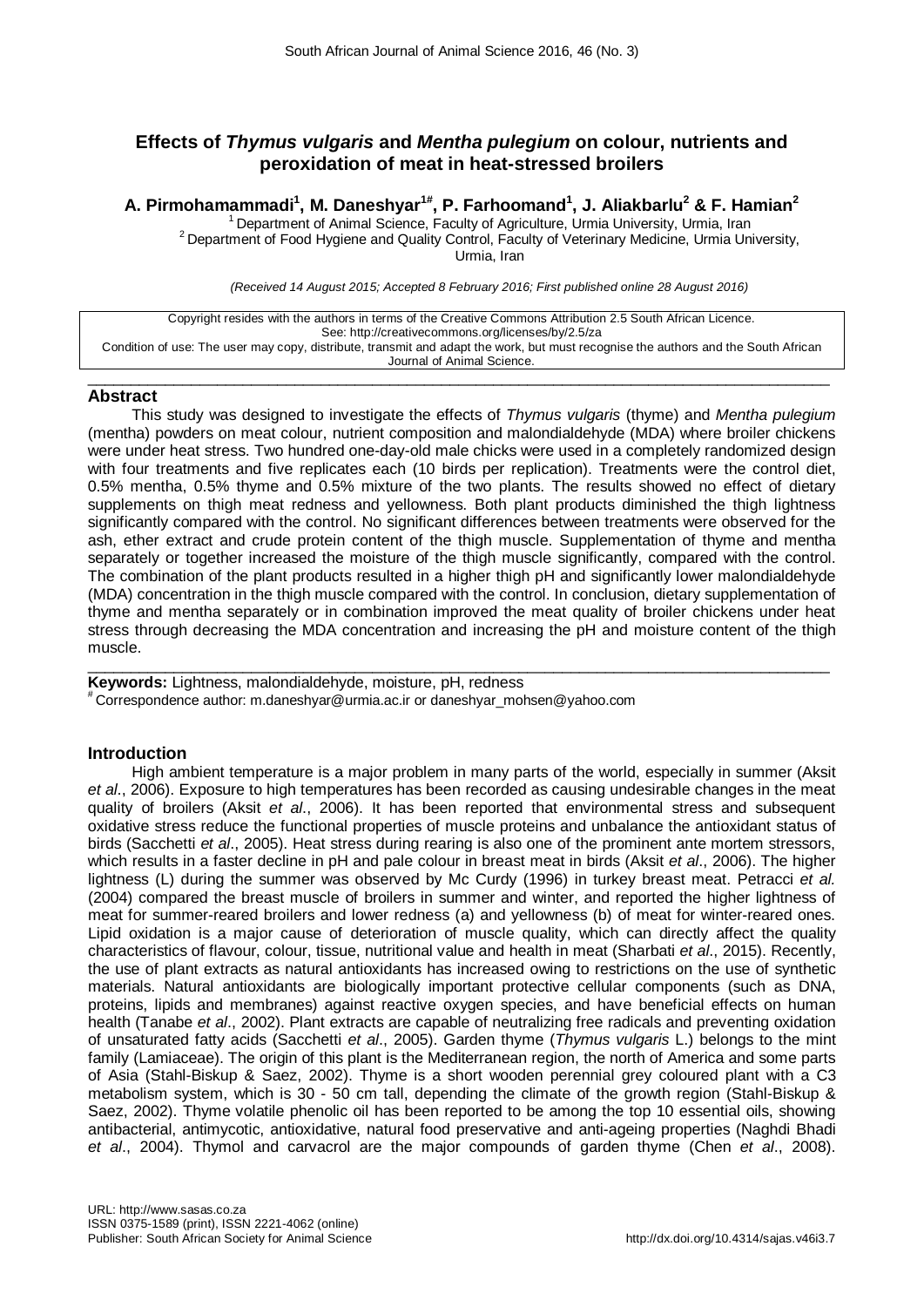Antioxidant effects of various combinations of these plants have been demonstrated in several studies. Bolukbasi *et al.* (2006) reported that carvacrol and thymol could be responsible for the antioxidant effect of thyme. These researches indicated that the antioxidant capacity of thyme oil is more than that of vitamin E in thigh meat. Bolukbasi *et al.* (2006) reported that thyme oil (200 mg/kg) could reduce the thiobarbituric acid reactive substances (TBARS) of thigh and breast after slaughter and increase the weight gain in broilers. Adding powdered thyme to the meat of broilers causes lipid peroxidation stalling (Onibi, 2003).

Mentha is another medicinal plant, which belongs to the Labiatae family and includes 20 species that can be found all over the world. *Mentha pulegium* L. is one of the mentha species, commonly known as pennyroyal. It is native to Europe, North Africa, Asia Minor and the Near East (Mahdavi *et al*., 2013). The flowering aerial parts of *M. pulegium* were traditionally used for their antimicrobial properties in the treatment of cold, sinusitis, cholera, food poisonings, bronchitis and tuberculosis (Goordazi & Nanekarani, 2014). Three chemotypes of *M. pulegium* with major oil components are pulegone, piperitenone and piperitone and isomenthone/neoisomenthol (Cook *et al*., 2007). A mixture of *O. vulgare* (1%), *M. pulegium* (0.5%) and *Mentha piperita* L. (0.5%) has improved the carcass quality, weight gain, carcass efficiency and abdominal fat in broilers (Hernandez *et al*., 2004). Some research has been conducted on performance (above), but there is no report on the effects of these two plant products on the meat quality of broiler chickens. Hence the present research was conducted to reveal the effect of *T. vulgaris* and *M. pulegium* powders on quality, nutrient composition and meat colour of broiler chickens under heat stress.

## **Materials and Methods**

Two hundred day-old male broiler chicks (Ross 308) were used in this experiment. All the birds were housed in 20 pens (1  $\text{m}^2$ ) of 10 each, and five replicate pens were allocated to each treatment. Continuous light was used in the house. All the birds were fed the same starter (from day 1 to day 10 of age) and grower (from day 11 to day 24) diets in mash form, but they received the different finisher diets (from days 25 to 42) (Table 1). All the experimental treatments were under heat stress and birds were fed the control diet (without plant supplements), 0.5% *T. vulgaris*, 0.5% *M. pulegium* and a blend of *T. vulgaris* and *M. pulegium* (0.25% of each). It has been stated that 0.5% of *M. pulegium* (Nobakht *et al*., 2011) and *T. vulgaris* (Rezaei *et al*., 2014) are enough to improve the performance in broiler chickens; consequently, such levels were used in the current experiment. The method of Yalcin *et al.* (2009) was used to induce the heat stress with some modifications (32 ºC as cyclic from 9:00 to 17:00). The total phenolic compounds of mentha and thyme were 12.6 mg/g and 28.5 mg/g dry weight, respectively. The colorimetric method of Folin-Ciocalteu reagent, as explained by Daneshyar *et al.* (2012; 2011), was used to determine phenolic compounds. First, 1 g dried plant tissue was extracted with 10 mL 80% methanol. For total phenol measurements, 0.5 mL of the extract, gallic acid (as the standard), Folin (diluted with water in the ratio 1 : 10) and 4 mL of sodium carbonate (1 M) solution were mixed and allowed to stand at room temperature for 15 minutes. Standards were prepared with concentrations of 0, 25, 50, 100, 250 and 500 mg/mL, and uptake of the samples was measured at a wavelength of 765 nm. Ultimately total phenols were expressed as mg/g dry weight of the plant sample. The experimental diets were used during the finisher period (from day 25 to 42 of age) and under the heat-stress condition. Average ambient relative humidity inside the house was 45%. At the end of the experiment (week 6), one chicken from each replicate pen (five per treatment) was selected randomly, marked and slaughtered. Two pieces of meat from each left thigh were removed to determine thigh meat indices. One piece was used for proximate analysis of dry matter (DM), crude protein (CP), ether extract (EE) and crude ash content. The other was transferred to the laboratory to check meat colour. The samples were collected in plastic trays, weighed and stored in airtight plastic bags in a freezer (−20 ºC) until they were required for analysis. They were then homogenized with a blender, and analysed.

The thiobarbituric acid reactive substances (TBARS) method was used to determine [malondialdehyde](http://scholar.google.com/scholar?q=malondialdehyde&hl=en&as_sdt=0&as_vis=1&oi=scholart&sa=X&ei=pGLEU9HkCejY4QSP54HYBw&ved=0CB0QgQMwAA) (MDA) concentration in thigh meat. The pH of thigh meat was measured with a digital pH meter (TitroLine Easy, Schott Instruments, Mainz, Germany) after homogenization in distilled water. The DM contents of thigh samples were determined by oven-drying at 105 °C for 18 h. The EE content of thigh samples was obtained by the Soxhlet extraction method, using anhydrous diethyl ether. The Kjeldahl method was used to analyse the total nitrogen content of thigh samples, and CP was expressed as nitrogen multiplied by 6.25. Meat moisture was determined with the vacuum oven method, according to the Association of Official Analytical Chemists (AOAC, 1999). The ground meat samples were dried for 48 hours in a vacuum-oven (23 kPa) at 98 ºC and cooled to room temperature in a desiccator prior to taking final weights. The crude ash content was determined after heating the samples in a muffle furnace at 550 ºC for 16 hours. Three parameters of meat colour, including lightness (L), redness (a) and yellowness (b) values were determined with a Minolta (CR-100) Chroma Meter (Norouzi *et al*., 2014; Sharbati *et al*., 2015). The data were analysed based on a completely randomized design using the general linear model procedure of SAS (2002). When treatment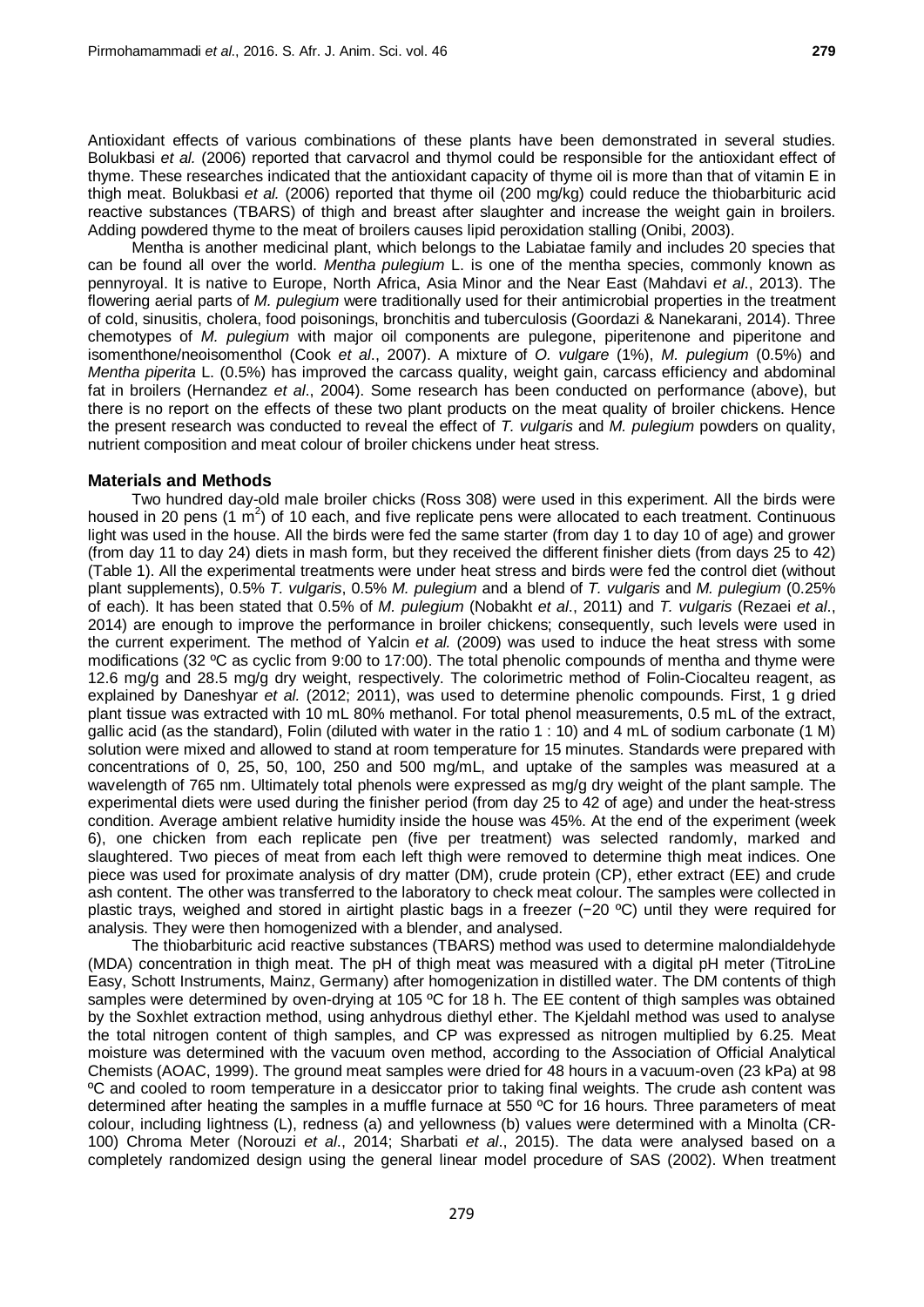means were significant (*P* <0.05), the Duncan multiple range test was used to separate the means. The experimental protocols were reviewed and approved by the Animal Care Committee of Urmia University.

|                             | Starter, 0 - 10 d | Grower, 11 - 24 d | Finisher, 25 - 42 d |
|-----------------------------|-------------------|-------------------|---------------------|
| Ingredients,%               |                   |                   |                     |
| Maize                       | 32.91             | 34.55             | 38.66               |
| Wheat                       | 20.00             | 25.00             | 25.00               |
| Soybean meal                | 39.35             | 33.50             | 28.35               |
| Soybean oil                 | 3                 | 2.80              | 3.18                |
| Dicalcium phosphate         | 2.10              | 2.15              | 2.15                |
| Lime stone                  | 1.10              | 0.86              | 0.86                |
| Lysine                      | 0.29              | 0.22              | 0.20                |
| DL-methionine               | 0.38              | 0.08              | 0.13                |
| Vitamin-mineral mix*        | 0.5               | 0.5               | 0.5                 |
| Sodium chloride             | 0.37              | 0.34              | 0.34                |
| Sand <sup>#</sup>           | $\blacksquare$    | $\mathbf{r}$      | 0.5                 |
| Total                       | 100               | 100               | 100                 |
| Calculated analysis in g/kg |                   |                   |                     |
| Dry matter                  | 859.9             | 861.9             | 858.3               |
| Metabolizable energy, MJ/kg | 11.97             | 12.23             | 12.48               |
| Crude protein               | 219.9             | 200.0             | 179.9               |
| Fat                         | 49.3              | 48.3              | 53.3                |
| Fibre                       | 39.6              | 37.0              | 33.3                |
| Calcium                     | 10.0              | 9.00              | 8.90                |
| Available phosphorus        | 4.50              | 4.50              | 4.40                |
| Chloride                    | 3.30              | 3.00              | 2.90                |
| Sodium                      | 1.60              | 1.50              | 1.50                |
| Methionine                  | 7.00              | 3.80              | 3.10                |
| Lysine                      | 14.3              | 12.40             | 10.90               |
| Arginine                    | 15.30             | 13.70             | 12.20               |
| Methionine + cysteine       | 10.70             | 7.30              | 7.30                |
| Tryptophan                  | 2.90              | 2.60              | 2.30                |
| Tyrosine                    | 9.80              | 8.90              | 8.10                |
| Threonine                   | 8.50              | 7.70              | 6.90                |

**Table 1** Ingredient and nutrient **c**omposition of experimental diets

\* Supplied per kilogram of diet: Vitamin A, 9000 U; vitamin D<sub>3</sub>, 2000 U; vitamin E, 18 U; vitamin B<sub>12</sub>, 0.15 mg; riboflavin, 6.6 mg; calcium pantothenate, 10 mg; niacin, 30 mg; choline, 500 mg; biotin, 0.1 mg; thiamine, 1.8 mg; pyridoxine, 3 mg; folic acid, 1 mg; vitamin K<sub>3</sub>, 2 mg; antioxidant (Ethoxyquin), 100 mg; zinc, 50 mg; manganese oxide, 100 mg; Cu, 10 mg;<br>Fe, 50 mg; I, 1 mg; Se, 0.2 mg.

Fe, 50 mg; I, 1 mg; Se, 0.2 mg. # Different levels of *T. vulgaris* L*.* and *M. pulegium* powder or a blend of the two were replaced with sand in the diets at finisher. The finisher diet was fed during the final study.

## **Results and Discussion**

The effects of dietary supplementation of thyme and mentha powders on meat colour parameters (lightness, redness and yellowness) at 42 days of age are shown in Table 2. No effect of either supplement was observed on thigh meat redness and yellowness (P > 0.05). Dietary supplementation of both plants diminished the thigh lightness compared with the control (*P* <0.05). Furthermore, the combination of thyme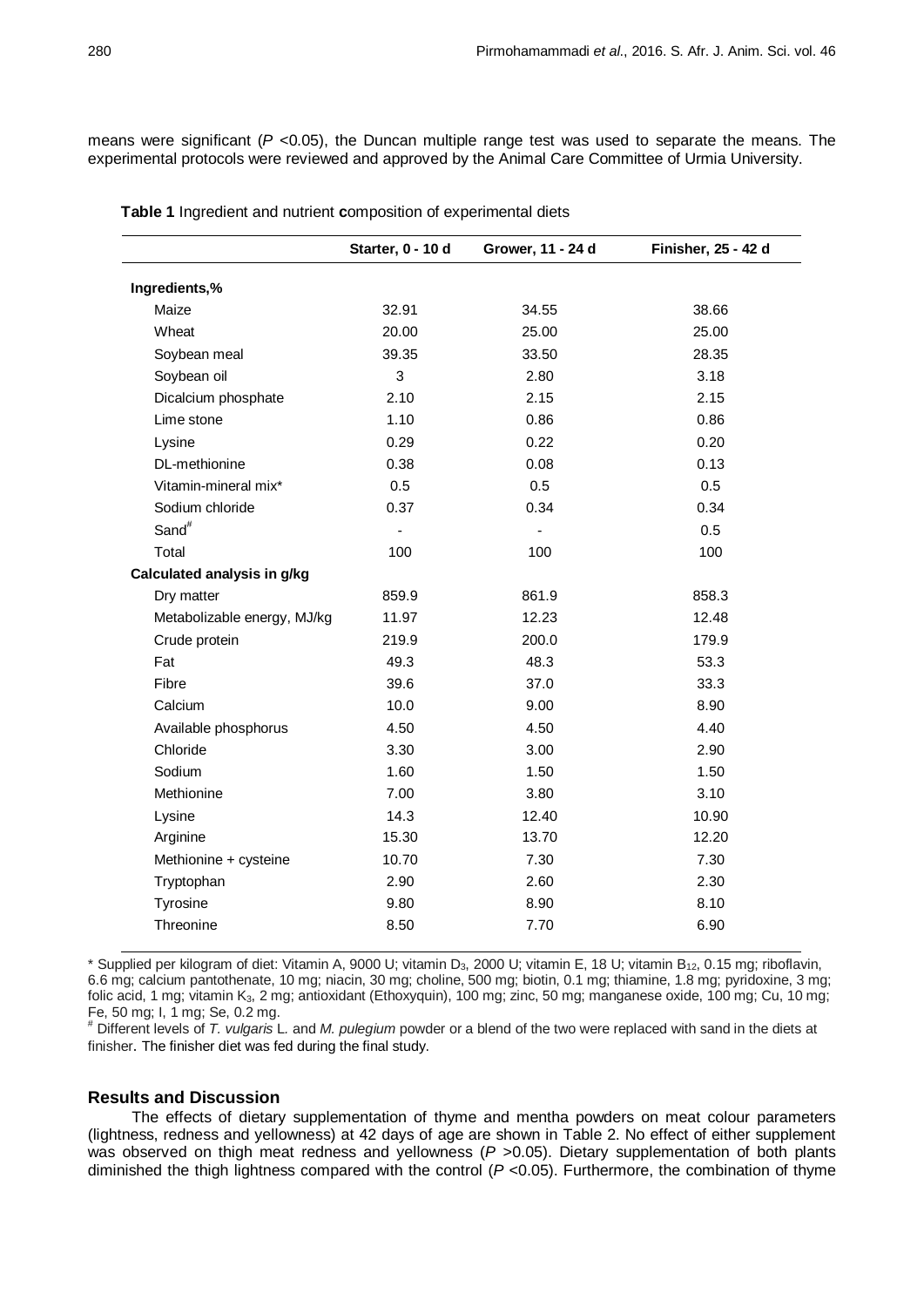and mentha decreased thigh meat lightness numerically. The lower lightness (L) of thigh meat was observed in dietary supplementation of the two plants separately or in combination. It is accepted that heat stress stimulates the glycolysis process and consequently decreases the thigh pH quickly and hence causes the pale meat (Remignon *et al.*, 2006). But thyme and mentha powders prevented thigh paleness in the current experiment. Although no research has been done on the effects of thyme or mentha on meat quality in broilers under heat stress, the reduced meat lightness (L) of broiler chickens by thyme and mentha may have two reasons. The antioxidant properties of these plants may be the first reason (Hirasa & Takemasa, 1998; Tepe *et al*., 2006). Antioxidants retard or inhibit the oxidation of substances through initiation or propagation of oxidizing chain reactions. Consequently, natural antioxidants can protect the biologically important cellular components from oxidative processes caused by reactive oxygen species (ROS) (Velasco & Williams, 2011). These plants are sources of natural antioxidants (Nakatani, 1992; Gonçalves *et al*., 2009), which can improve meat shelf-life and quality mainly by retarding lipid oxidation and microbial growth (Velasco & Williams, 2011). Heat stress reduced the pH in the current experiment, which was followed by a pale colour of meat. The second possible reason for reduced meat lightness could be related to the ability of thyme and mentha powders to maintain acidity, prevent a loss in pH, and hence prevent meat colour changes. Yang & Chen (1993) reported increased redness and yellowness in ground chicken meat with low pH. Meat colour has been reported to be the most important factor of meat quality assessments by consumers and is related to meat freshness (Velasco & Williams, 2011). In the same way, Chen *et al.* (2008) indicated that dietary garlic increased pH of in pig meat.

**Table 2** Effects of dietary supplementation of thyme and mentha powders on meat colour indices of broilers under heat stress at 42 days of age

| Lightness $(L)$     | Redness (a)                | Yellowness (b) |  |
|---------------------|----------------------------|----------------|--|
|                     |                            | 6.67           |  |
|                     |                            | 6.20           |  |
| $37.57^{b}$         | 5.62                       | 5.58           |  |
| 39.50 <sup>ab</sup> | 5.46                       | 6.11           |  |
| 0.44                | 0.18                       | 0.31           |  |
| 0.03                | 0.81                       | 0.66           |  |
|                     | $40.48^{a}$<br>$38.22^{b}$ | 5.46<br>5.10   |  |

a–b Means within each column with different superscripts are significantly different (*P* <0.05).

H: heat stressed; M: heat stress + mentha; T: heat stress + thyme; TM: heat stress + mentha + thyme.

Changes in meat colour are due to oxidation of red oxymyoglobin to metmyoglobin (MMG), which gives meat an unattractive brown colour. Some reports demonstrated that natural antioxidants could postpone meat colour loss by extending the red colour (a\*) and delaying MMG formation (Velasco & Williams, 2011). Although the authors observed lowered lightness by the phytogenic supplements in the recent study, inconsistent results have been reported by different phytogenic plants. For example, Cornforth (1994) and Carpenter *et al.* (2007) observed no changes of L\*, b\* and a\* indices of raw pork patties from grape seed and bearberry extracts. Similarly, Lopez-Bote *et al.* (1998) detected no effects of oregano oil (1%) on fresh chicken breast meat. The use of oral garlic in the diet of pigs increased the pH, and reduced the L, a\*, b\* of meat (Onibi, 2003). Using extracts of rosemary and sage reduced the lipid oxidation and cholesterol concentration of broiler meat during storage for nine days (Debut *et al.,* 2003). In a study to evaluate the quality of broiler meat with green tea extract (0.1 and 0.2 g per kg), a\* and b\* were both increased by rosemary and sage extract supplementation. These discrepancies are because the researches and the current study used different plants.

The effects of dietary treatments on ash, fat, protein, moisture and pH of thigh meat of broilers under heat stress at 42 days of age are indicated in Table 3. There were no significant differences between the treatments in the levels of the ash, EE and CP of the thigh meat (*P* >0.05). Dietary supplementation of thyme and mentha separately or in combination increased thigh moisture compared with the control (*P* <0.05). Supplementation of thyme or mentha numerically increased the thigh pH, but only the combination of the two caused significantly higher thigh pH (*P* <0.05). Furthermore, all the dietary supplements resulted in a lower thigh MDA concentration (*P* <0.05) (Figure 1). It has been reported that heat stress reduces meat pH (Cornforth, 1994). Cornforth (2002) stated that meat with a high pH has a higher water-binding capacity.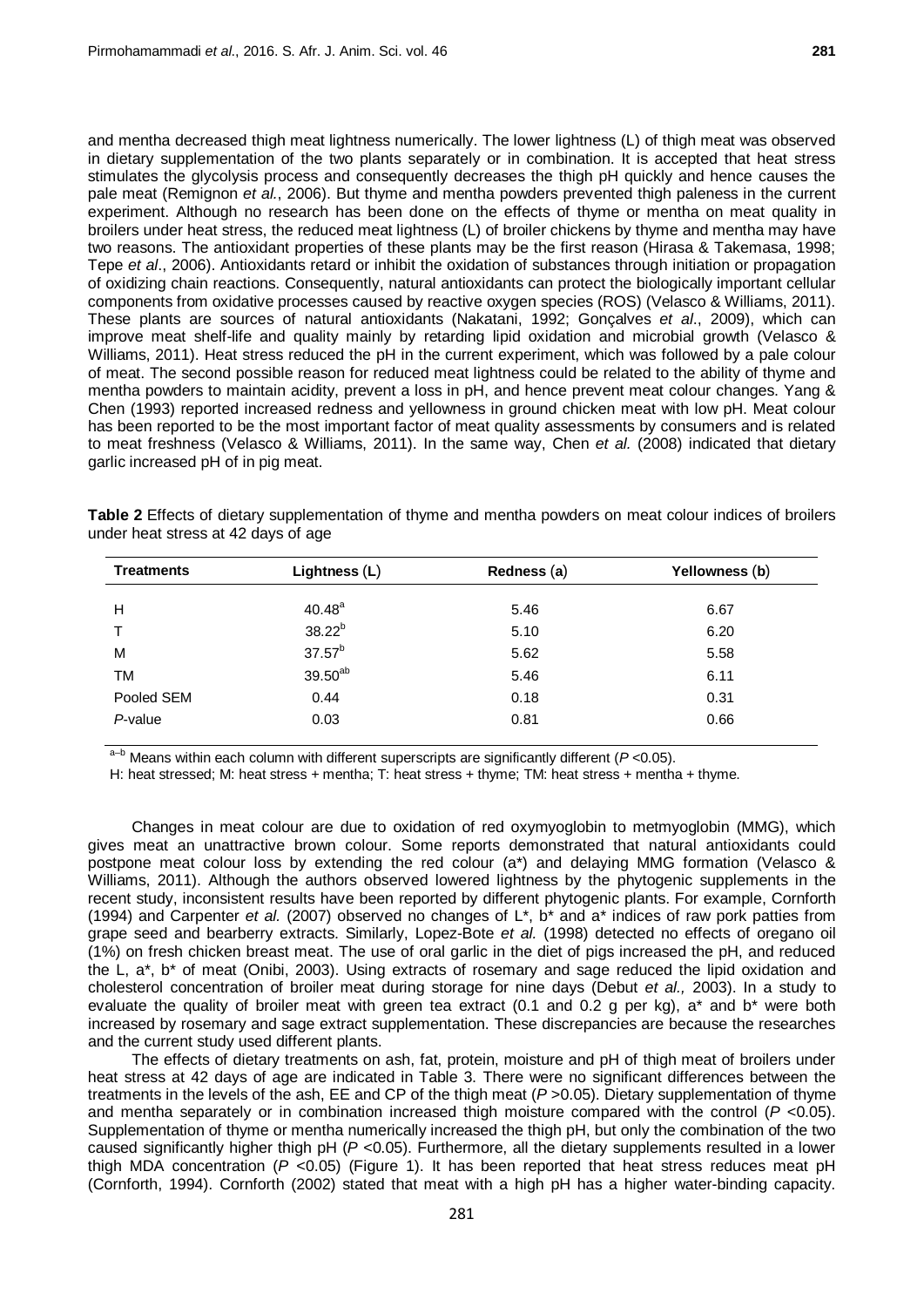Oxidative free radicals can cause oxidation of cellular lipid, DNA, and carbohydrates, and consequently damage the function of normal cells (Bianchi & Antunes, 1999). The combined use of antioxidants could reduce the effects of stress due to oxi-reduction properties, which may have an important role in free radical quenching and neutralization, in addition to improving meat organoleptic characteristics [\(taste,](https://en.wikipedia.org/wiki/Taste) [sight,](https://en.wikipedia.org/wiki/Visual_perception) smell and touch) and quality (Jem *et al*., 2008).

**Table 3** Nutrient composition of thigh meat in broilers fed thyme and mentha powder under heat stress at 42 days old

| Treatment <sup>1</sup> | Ash<br>(%) | <b>Ether extract</b><br>$(\%)$ | Crude protein<br>(%) | <b>Moisture</b><br>(%) | pH                |
|------------------------|------------|--------------------------------|----------------------|------------------------|-------------------|
| Н                      | 2.11       | 1.59                           | 18.91                | 74.75 <sup>b</sup>     | 6.56 <sup>b</sup> |
|                        | 2.01       | 1.78                           | 18.56                | $76.18^{a}$            | $6.71^{ab}$       |
| M                      | 2.10       | 1.75                           | 18.22                | 76.01 <sup>a</sup>     | $6.59^{ab}$       |
| <b>TM</b>              | 2.09       | 1.70                           | 18.63                | 76.49 <sup>a</sup>     | $6.74^{a}$        |
| Pooled SEM             | 0.02       | 0.03                           | 0.10                 | 0.23                   | 0.93              |
| $P$ -value             | 0.13       | 0.21                           | 0.13                 | 0.04                   | 0.04              |
|                        |            |                                |                      |                        |                   |

a–b Means within each column with different superscripts are significantly different (*P* <0.05).

H: heat stressed; M: heat stress + mentha; T: heat stress + thyme; TM: heat stress + mentha + thyme.





Thyme and mentha powders reduced the thigh meat MDA in the current experiment. This could be the consequence of antioxidant components of these plants. The positive effects of some plant extracts have been detected on lipid oxidation and MDA formation in different types of meats. Dietary supplementation with *Forsythia suspensa* extract has reduced the oxidative stress of broiler chickens under high ambient temperatures (Wang *et al*., 2008). Tanabe *et al.* (2002) added the methanolic extracts of certain herbs and spices and observed the positive effect of *Zanthoxylum piperitum*, *Salvia officinalis* and *Zingiber officinale* Rosc. extracts on pork lipid oxidation. In addition, dietary incorporation of oregano, rosemary, and sage essential oils can retard lipid oxidation (MDA formation) in meat during refrigerated and frozen storage (Bianchi & Antunes, 1999).

### **Conclusions**

According to the results of this study, dietary supplementation of thyme and mentha separately or together decreases the MDA and lightness and increases the pH and moisture of meat in heat-stressed chickens and hence can improve the meat quality during heat stress.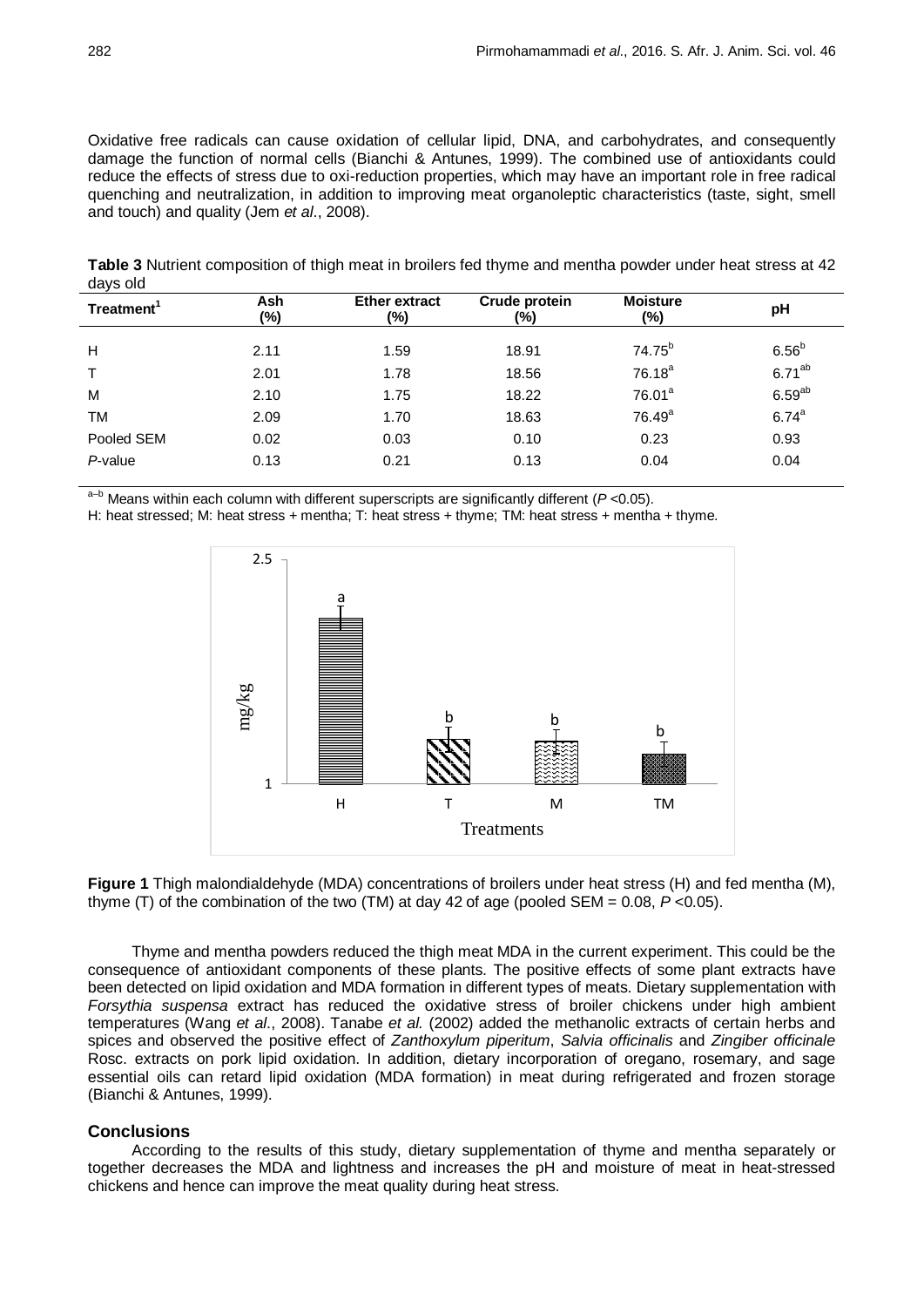#### **Acknowledgments**

The authors gratefully thank all staff of Animal Science Department, Faculty of Agriculture, University of Urmia for providing the necessary facilities during the research.

#### **Authors' contributions**

AP and MD designed, conducted the growth trial and collected the samples from the birds. JA and FH did the MDA determinations. PF was the co-principal investigator and MD was principal investigator of the research and approved the article before publication.

#### **Conflict of interest declaration**

The authors declare that they have no conflict of interest.

## **References**

AOAC, 1999. Official Method of Analysis. (16th ed.). Association of Official Analytical Chemists, Maryland, USA.

- Aksit, S., Yal cin, S., Ozkan, S., Metin, K. & Özdemir, D., 2006. Effects of temperature during rearing and crating on stress parameters and meat quality of broilers. Poult. Sci. 85, 1867-1874.
- Barbut, S., Sosnicki, A., Lonergan, A., Knapp, S., Ciobanu, T., Gatcliffe, D. & Wilson, E., 2008. Progress in reducing the pale, soft and exudative (PSE) problem in pork and poultry meat. Meat Sci. 79, 46-63.
- Bianchi, M. & Antunes, G., 1999. Free radicals and the main dietary antioxidants Revista. Nutrição 12, 123-130.
- Bolukbasi, C., Erhan, K. & Ozkan, A., 2006. Effect of dietary thyme oil and vitamin E on growth, lipid oxidation, meat fatty acid composition and serum lipoproteins of broilers. S. Afr. J. Anim. Sci. 36, 189-196.
- Carpenter, R., O'Grady, N., O'Callaghan, C., O'Brien, M. & Kerry, P., 2007. Evaluation of the antioxidant potential of grape seed and bearberry extracts in raw and cooked pork. Meat Sci. 76, 604-610.
- Chen, Y.J., Kim, I.H., Cho, J.H., Cho, H., Yoo, S., Wang, Q., Wang, Y. & Huang, Y., 2008. Evaluation of dietary l-carnitine or garlic powder on growth performance, dry matter and nitrogen digestibilities, blood profiles and meat quality infinishing pigs. Anim. Feed Sci. Technol. 141, 141-152.
- Cook, C.M., Maloupa, E., Kokkini, S. & Lanaras, T., 2007. Differences between the inflorescence, leaf and stem essential oils of wild Mentha pulegium plants from Zakynthos Greece. J. Essent. Oil Res. 19, 239-244.
- Cornforth, D.P., 1994. Color and its importance. Quality attributes and their measurement. In: Meat, Poultry, and Fish Products. Eds: Pearson, A.M. & Dutson, T.R., Chapman and Hall, London, UK. pp. 34-78.
- Cornforth, D.P., 2002. Potential use of phytate as an antioxidant in cooked meats. Ch. 12, In: Food Phytates. Eds: Reddy, R. & Sathe, S.K., CRC Press, Boca Raton. pp. 199-209.
- Daneshyar, M., Alizadeh Ghandkanlo, M., Sabzi Bayeghra, F., Farhangpajhoh, F. & Aghaei, M., 2011. Effects of dietary turmeric supplementation on plasma lipoproteins, meat quality and fatty acid composition in broilers. S. Afr. J. Anim. Sci. 41, 420-428.
- Daneshyar, M., Kermanshahi, H. & Golian, A., 2012. The effects of turmeric supplementation on antioxidant status, blood gas indices and mortality in broiler chickens with T3-induced ascites. Br. Poult. Sci. 53, 379-385.
- Debut, M., Berri, C., Baeza, E., Sellier, N., Arnould, C., Guemene, D. & Le Bihan-Duval, E., 2003. Variation of chicken technological meat quality in relation to genotype and preslaughter stress conditions. Poult. Sci. 82, 1829-1838.
- Gonçalves, R.S., Battistin, A., Pauletti, G., Rota, L. & Serafini, L., 2009. Antioxidant properties of essential oils from Mentha species evidenced by electrochemical methods. Rev. Br. Plant Med. 11, 372-382.
- Hernandez, F., Madrid, J., Garcia, V., Orengo, J. & Megias, M., 2004. Influence of two plant extracts on broilers performance, digestibility, and digestive organ size. Poult. Sci. 83, 169-174.
- Hirasa, K. & Takemasa, M., 1998. Spice Science and Technology. Marcel Dekker, New York.
- Jem, P., Vieira, S.L., López, J., Reis, R.N., Barros, R., Furtado, F.V.F. & Silva, P.X., 2008. Ascorbic acid and citric flavonoids for broilers under heat stress: Effects on performance and meat quality. Braz. J. Poult. Sci. 10, 125-130.
- Lopez-Bote, J., Gray, J.I., Gomaa, E.A. & Flegal, C., 1998. Effect of dietary administration of oil extracts from rosemary and sage on lipid oxidation in broiler meat. Br. [Poult.](http://www.google.com/url?sa=t&rct=j&q=br.%20poult.%20sci.%20&source=web&cd=2&cad=rja&ved=0CC0QFjAB&url=http%3A%2F%2Fwww.researchgate.net%2Fjournal%2F1466-1799_British_Poultry_Science&ei=KeDuUeDtBcbNswbh8oGICQ&usg=AFQjCNFVFOfF5SCvUFxv9rkzs4B1ML87Jw&bvm=bv.49641647,d.Yms) Sci. 39, 235-240.
- Mahdavi, S., Mehmannavaz, Y., Nobakht, A. & Zakeri, A., 2013. The effects of different amounts of *Mentha pulegium* L. on immune system performance of broiler chickens. Int. Res. J. Appl. Bas. Sci. 4, 381-384.
- Mc Curdy, D., Barbut, S. & Quinton, M., 1996. Seasonal effect on pale soft exudative (PSE) occurrence in young turkey breast meat. Food Res. Int. 29, 363-366.
- Mc Kee, R. & Sams, R., 1997. The effect of seasonal heat stress on rigor development and the incidence of pale, exudative turkey meat. Poult. Sci. 76, 1616-1620.
- [Naghdi Badi,](https://www.infona.pl/contributor/0@bwmeta1.element.elsevier-e0231b3f-4f71-3e7d-bc08-bc304793e7c1/tab/publications) H., [Yazdani,](https://www.infona.pl/contributor/1@bwmeta1.element.elsevier-e0231b3f-4f71-3e7d-bc08-bc304793e7c1/tab/publications) D., [Mohammad Ali,](https://www.infona.pl/contributor/2@bwmeta1.element.elsevier-e0231b3f-4f71-3e7d-bc08-bc304793e7c1/tab/publications) S. & [Nazari,](https://www.infona.pl/contributor/3@bwmeta1.element.elsevier-e0231b3f-4f71-3e7d-bc08-bc304793e7c1/tab/publications) F., 2004. Effects of spacing and harvesting time on herbage yield and quality/quantity of oil in thyme, *Thymus vulgaris* L. [Ind. Crops](https://www.infona.pl/resource/bwmeta1.element.elsevier-8fd85cad-af78-3a52-a586-3bd3ae1a8c2a/tab/jContent) Prod[. 19,](https://www.infona.pl/resource/bwmeta1.element.elsevier-8fd85cad-af78-3a52-a586-3bd3ae1a8c2a/tab/jContent/facet?field=%5ejournalYear%5ejournalVolume&value=%5e_02004%5e_00019) 231-236.
- Nakatani, N., 1992. Natural antioxidants from spices. In: Phenolic Compounds in Food and Their Effects on Health II— Antioxidants and Cancer Prevention. Eds: Huang, MT., Ho, Che Tang. & Lee. & Chang, Y., Am. Chem. Soc. Was. pp. 72-86.
- Nobakht, A., Norani, J. & Safamehr, A., 2011. The effects of different amounts of Mentha pulegium L. (pennyroyal) on performance, carcass traits, hematological and blood biochemical parameters of broilers. J. Med. Plants Res. 5, 3763-3768.